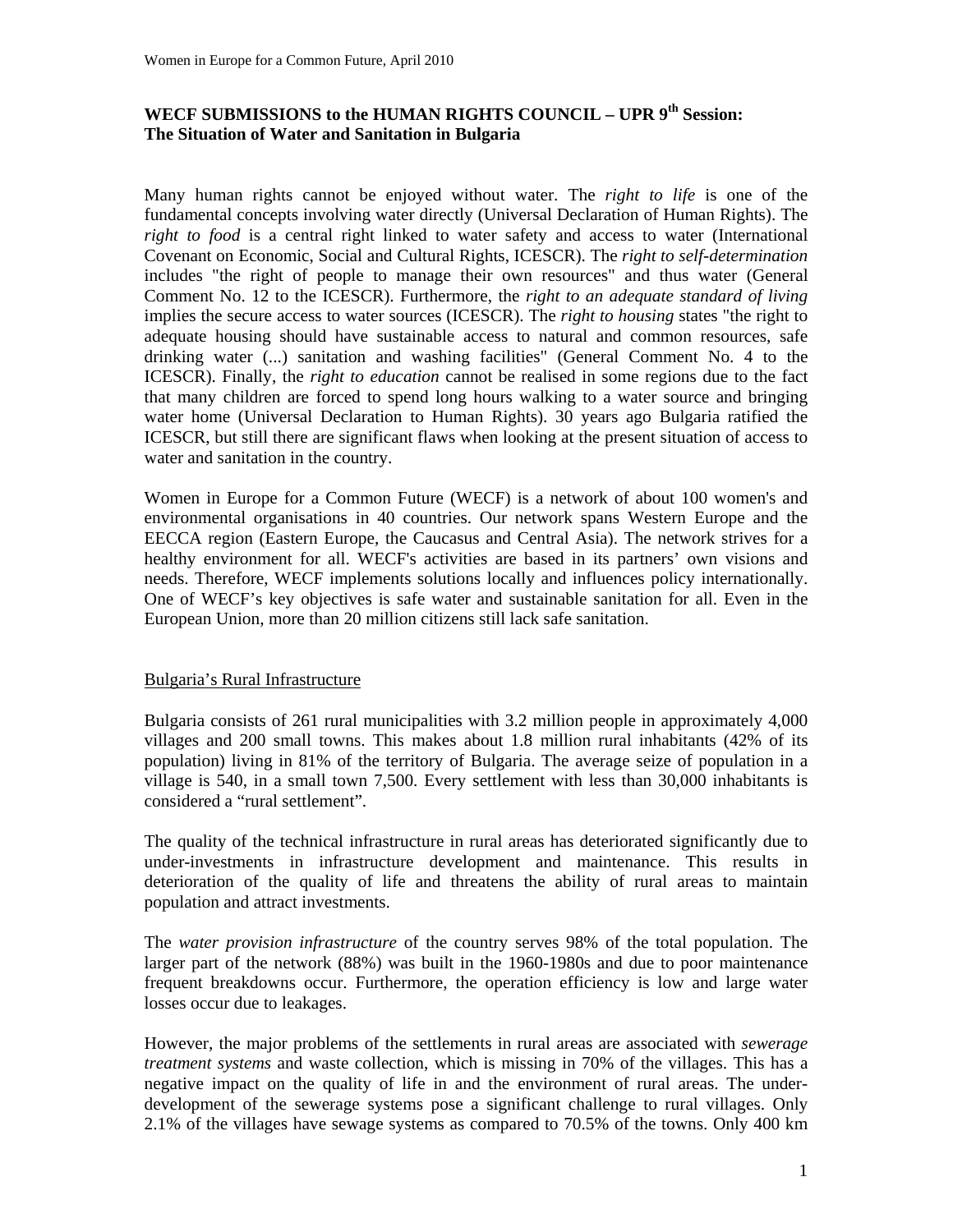of the entire sewerage system are located in villages and serve them. The number of the settlements with built sewerage infrastructure is less than 300 (167 towns and 105 villages).

## Drinking Water Supply

According to official data 97% of the rural areas are supplied with drinking water. The water is of good quality, although interruptions are observed. During summer time in some villages water runs only one time per day for several hours. The water sources are partly protected, partly not. Chlorinated water is the rule, thus people prefer bottled water to water from the tap. 5 litres cost 2 BGL (around  $1 \oplus$ .

The pipes of the rural water supply systems are of bad quality, rusted and containing leakages, therefore losses along the pipes are often, but no data exist to what extent water is lost.

Rural people often own wells in their yards, but they do not use them for drinking purposes. They irrigate their gardens and use the water for their animals. WECF found that the water of these wells is often polluted with nitrates, as well as are the open sources, such as rivers, springs, etc. The values of the pollution differ from 30-50 to 200 mg nitrate/l, depending on the position of the well. Sometimes pit latrines are very close to the wells which is a main reason for the pollution of the source of water. There are regions where the water is rusty, tasting bad and having a yellow or light brown colour.

Bulgaria is one of the countries in European Union being already affected by climate change. Increased drought periods and higher temperatures are observed, hence groundwater levels are decreasing.

## The Sanitation Situation

In villages with less than 2,000 inhabitants there is no wastewater management. People have indoor or outdoor toilets which end in not sealed pit latrines which infiltrate in the ground. Sometimes due to a high water table pit latrines overflow streets. Depending on the geological structure wastewater from pit latrines either infiltrates in the ground and does not need any emptying, or people empty the pit latrine by truck in order not cause an overflow. A truck costs between 100 to 140 BGL (around 50-70 $\oplus$ ) for emptying the wastewater once which is often sufficient for a one-family household per year.

The Environment Operational Programme in Bulgaria is funded with 1.395 million Euros from the EU Cohesion Fund. Bulgaria has to build, until 2015, 427 properly working wastewater treatment plants (WWTP) to meet the requirements of the EU Urban Wastewater Directive (91/271/EEC). Settlements with less than 2,000 inhabitants are not included. With the current levels of funds, priority is given to the wastewater treatment plants of large municipalities with more than 10,000 inhabitants and smaller municipalities on the Black Sea coast (due to regular faecal pollution of the shore and the adjacent areas). There are no funds for small agglomerations. Another problem is that many wastewater treatment plants in urban areas have been overestimated and do not work according to their capacity and according to the number of the population which they are meant to serve.